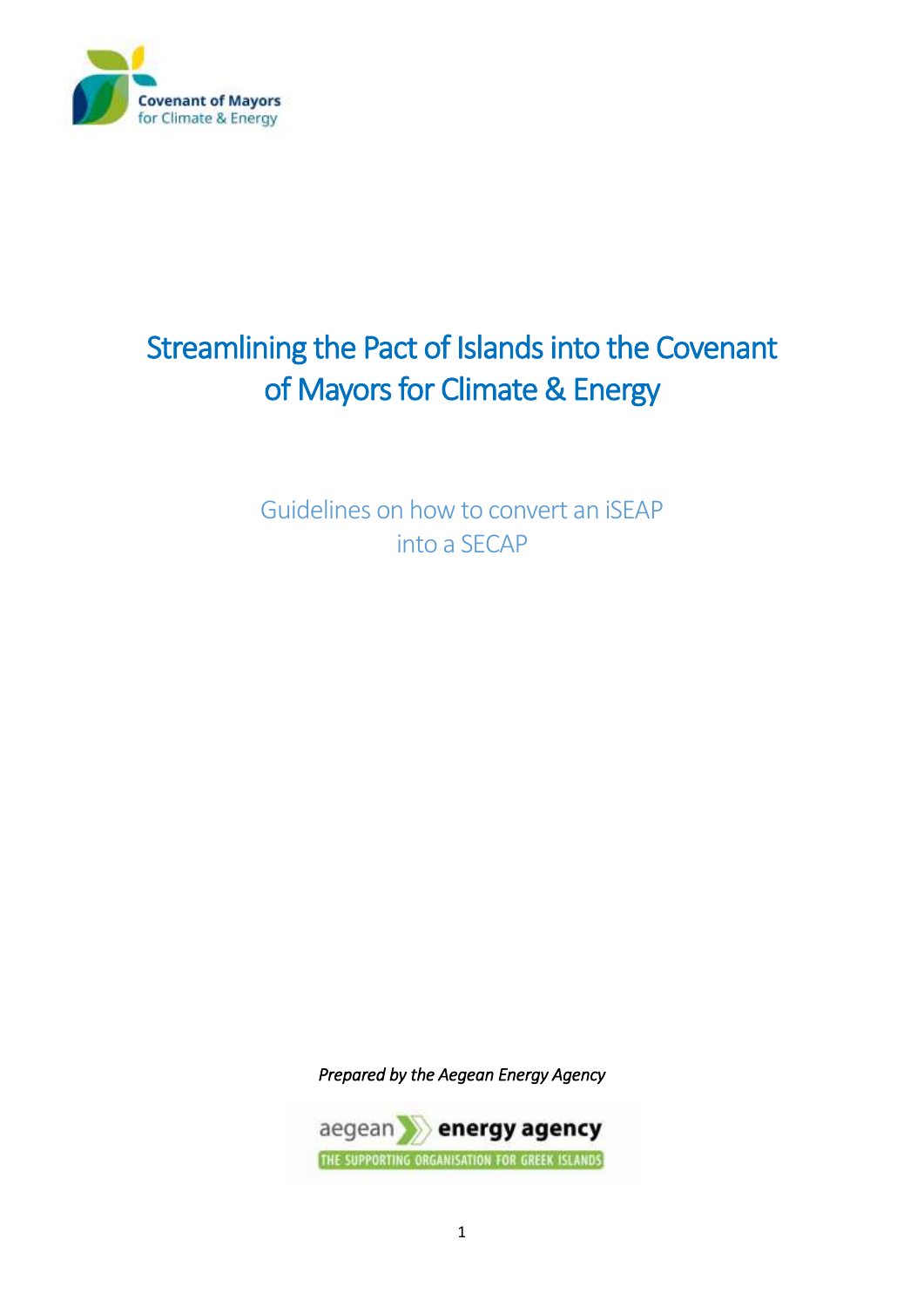

# Contents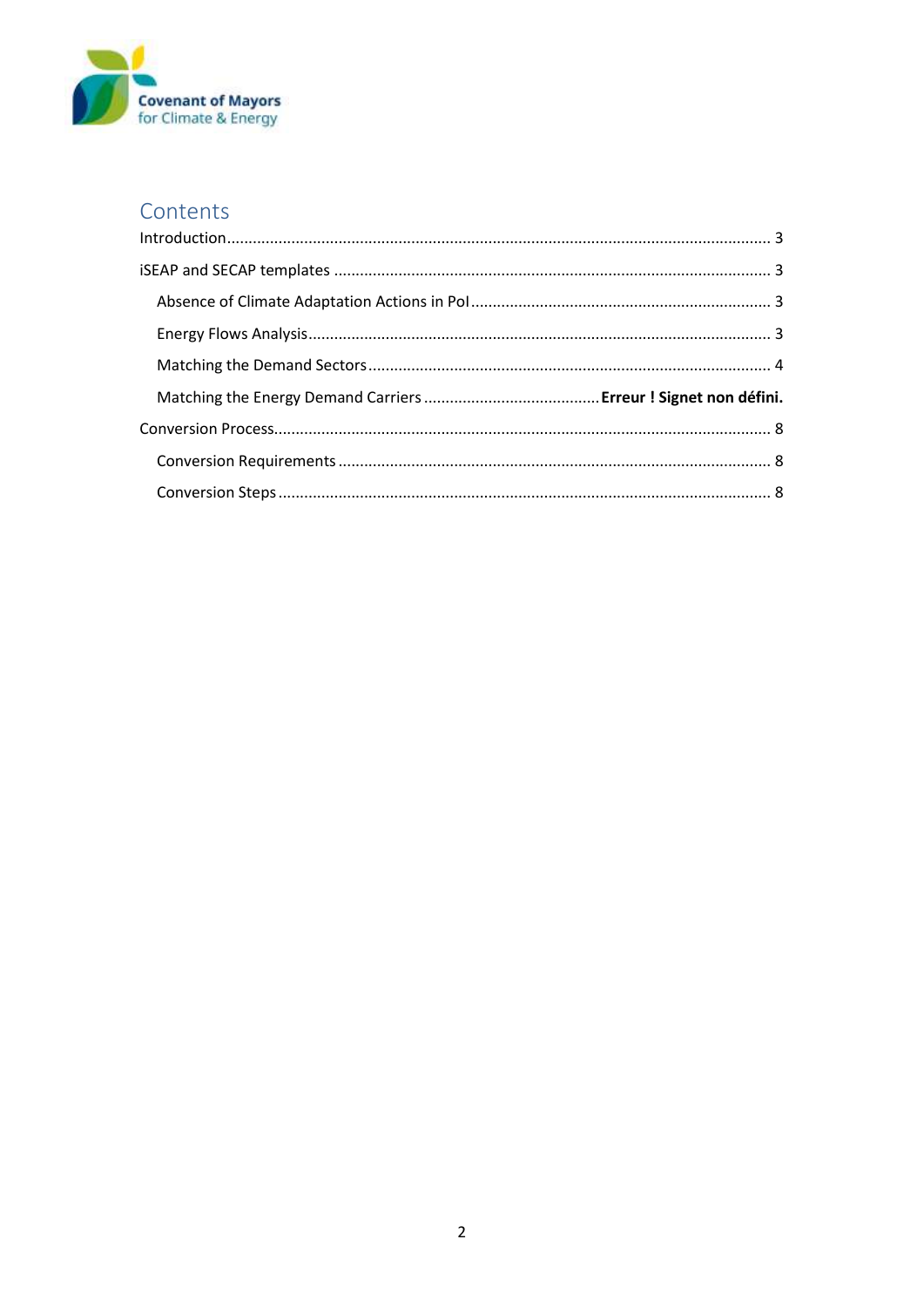

# <span id="page-2-0"></span>Introduction

The purpose of these guidelines is to describe the steps in order to transform a Pact of Islands (PoI) islands Sustainable Energy Action Plan (iSEAP) template into a Covenant of Mayors (CoM) Sustainable Energy and Climate Action Plan (SECAP) template. This is essential in order to enable the JRC to proceed with the evaluation of the iSEAP and for PoI signatories to be considered equivalent to CoM signatories.

For this purpose a special CoM SECAP template is developed, which can be found on th[e CoM](http://www.eumayors.eu/Covenant-technical-materials.html)  [online library,](http://www.eumayors.eu/Covenant-technical-materials.html) including an incorporated converter which automatically transfers the information from the PoI iSEAP to the CoM SECAP template.

Taking into account that the new CoM SECAP template is rather elaborated in comparison to the old CoM SEAP template, on which the PoI iSEAP development was based, the additional information, besides the one to be transferred from the iSEAP to the SECAP, should be manually filled in by the PoI-CoM signatories.

The following guidelines, explains step by step the conversion process that each PoI signatory should follow.

# <span id="page-2-1"></span>iSEAP and SECAP templates

## <span id="page-2-2"></span>Absence of Climate Adaptation Actions in PoI

A basic difference between PoI and the new CoM is the current absence of climate adaptation actions under the PoI. For this reason, the SECAP sheets related to adaptation measures i.e. "Mitigation Actions", "Adaptation Scoreboard", "Climate Change Risks" and "Vulnerabilities and Adaptation Actions" are not automatically filled in through the conversion process. If the PoI signatory in addition to the actions foreseen in the iSEAP has also developed a strategy and actions for climate change adaptation they will have to manually complete the information in the SECAP template.

### <span id="page-2-3"></span>Energy Flows Analysis

One of the main differences between PoI and CoM has to do with the calculation and reporting of energy flows. In the CoM SECAP template the final energy consumption and the local energy (electricity and heat/cold) production are reported. On the other hand, under the PoI the final energy demand (energy produced by the consumer) together with the secondary energy production (energy delivered to the consumer through networks) are summed up and transformed into primary energy demand to depict the overall energy consumed per energy carrier. The iSEAP primary energy demand values are not transferred to the SECAP template.

Furthermore, in the field of "Secondary Energy Production and Energy Fluxes" of the PoI iSEAP template, the energy values presented under the categories "Secondary Energy Conversion", "Energy Fluxes" and "Distribution Losses and self-consumption" are not taken into account while transforming the iSEAP to a SECAP.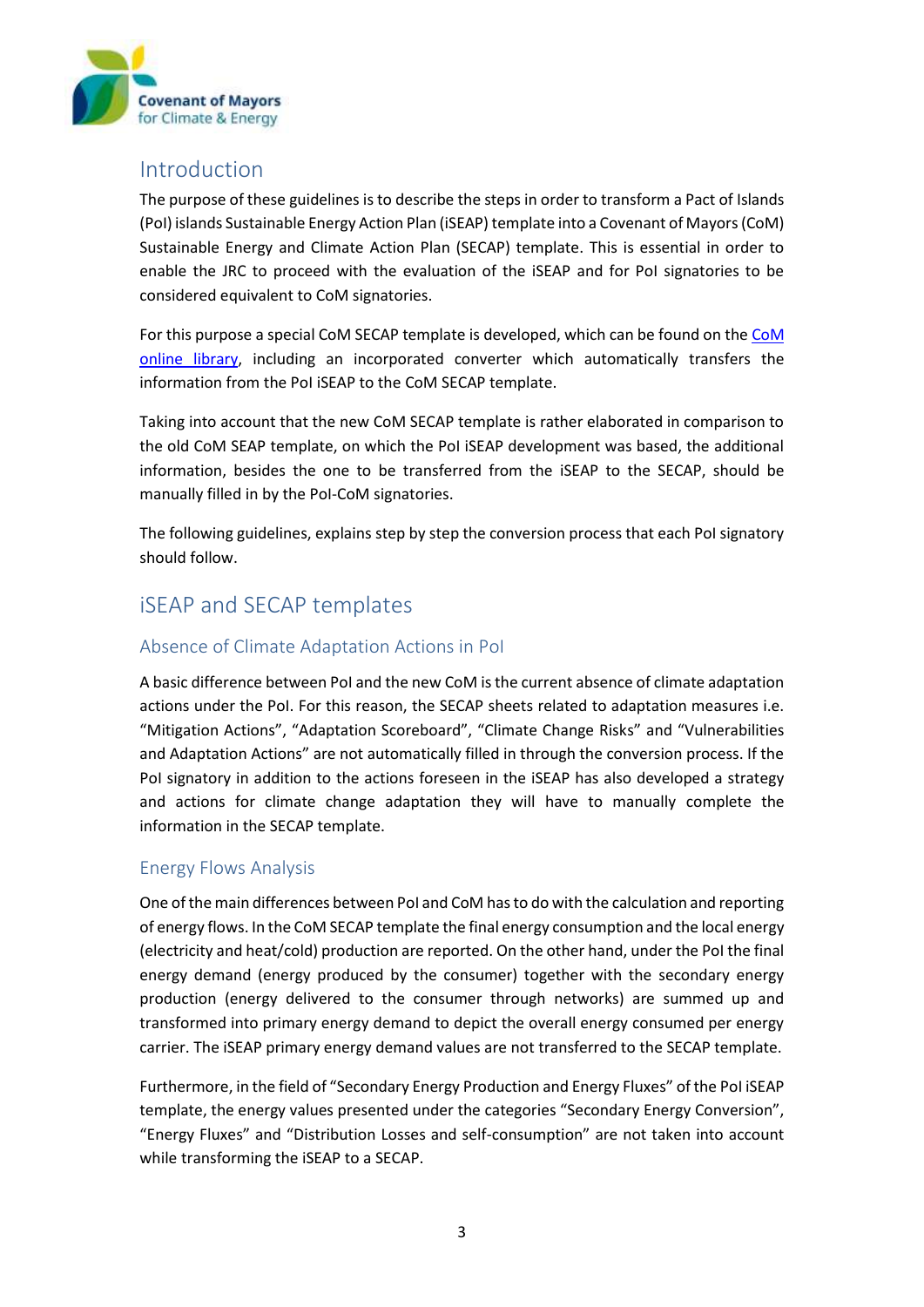

## <span id="page-3-0"></span>Matching Energy Demand

Another important difference between PoI and CoM has to do with the level of analysis of the Demand Sectors. In the PoI iSEAP template the mandatory demand sector fields are defined based on the economic activity of each sector. The mandatory fields are the ones related to the Residential, Primary, Secondary, Tertiary and Transports sector. Each sector is divided into subsectors for which the filling in of the respective energy flows is optional. In PoI an extensive list of 26 subsectors is defined following the NACE economic activity categorisation.

On the other hand in the CoM SECAP template the mandatory fields are grouped under three main categories, "Buildings, Equipment / Facilities and Industries", "Transport" and "Other". Again, each main category is divided into subcategories resulting to 9 subcategories in total.

In order to ensure the accurate transferring of data from the iSEAP to the SECAP template the different PoI energy demand and local energy production subsectors, and also the fields of action are linked to specific CoM subsectors and fields of action. In several cases, more than one iSEAP subsector is linked to a SECAP subsector; in those cases, the sum of the iSEAP subsectors make up the SECAP subsector. However, for the "Transport" sector the fact that the iSEAP subsectors are defined based on the type of use while the SECAP ones on the type of ownership (municipal, public and private) poses the need during transferring to break down the energy amounts of each iSEAP subsector to more than one SECAP sector. For this reason, the converter while executing the conversion requests some real time data from the user. This will be further analysed in the Conversion Steps of the present guidelines.

The user should provide some additional information regarding the "*Passenger road transport (public transports, taxi, tourism, school buses, etc.)"* and *"Other fleet for public and private services"* fields of the ISEAP template. The data of these sectors correspond to the *"Municipal fleet", "Public transport"* and *"Private and commercial transport"* sectors of the SECAP template with a specific percentage provided by the user.

Specifically, the correspondence among the subsectors and the fields of action relating the two templates are presented in the following tables.

| <b>Energy Demand Subsectors</b> |                              |  |
|---------------------------------|------------------------------|--|
| Pol iSEAP template              | <b>CoM SECAP template</b>    |  |
| <b>RESIDENTIAL</b>              |                              |  |
| Hot water                       |                              |  |
| Heating and cooling             |                              |  |
| Lighting                        |                              |  |
| Cooking                         |                              |  |
| Refrigerator and freezers       | <b>Residential buildings</b> |  |
| Laundry machines and dryers     |                              |  |
| Dish washing                    |                              |  |
| TV sets                         |                              |  |
| Other electric appliances       |                              |  |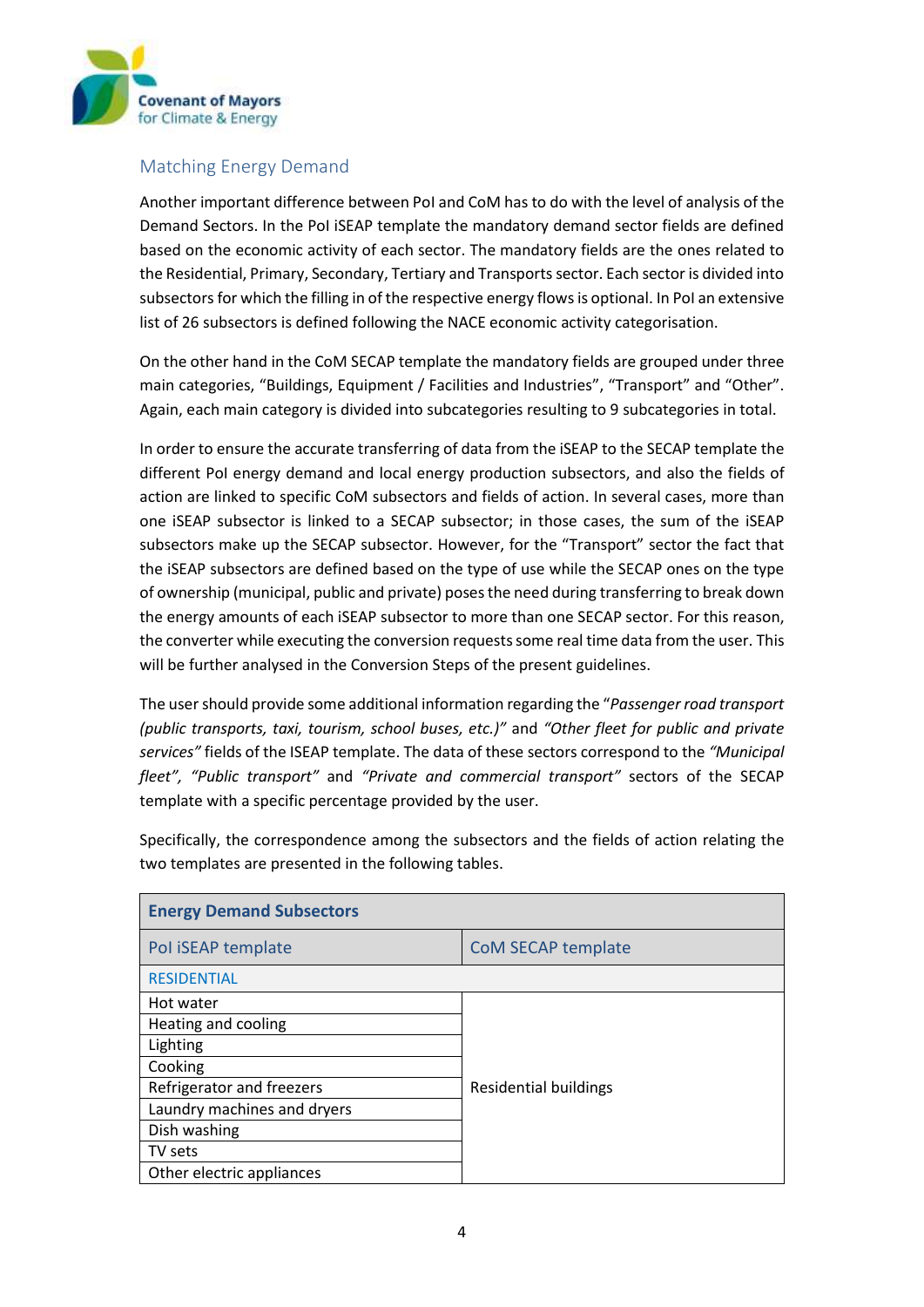

| <b>PRIMARY SECTOR</b>                                                              |                                           |  |
|------------------------------------------------------------------------------------|-------------------------------------------|--|
| Agriculture, forestry and fishing                                                  | Agriculture, Forestry, Fisheries          |  |
| Mining and quarrying                                                               | Industries                                |  |
| <b>SECONDARY SECTOR</b>                                                            |                                           |  |
| Manufacturing                                                                      | Industries                                |  |
| Water supply, sewerage, waste                                                      | Municipal buildings, equipment/facilities |  |
| management and remediation activities                                              |                                           |  |
| Construction                                                                       | Industries                                |  |
| <b>TERTARY SECTOR</b>                                                              |                                           |  |
| Wholesale and retail trade; repair of motor                                        | Tertiary (non-municipal) buildings,       |  |
| vehicles and motorcycles                                                           | equipment/facilities                      |  |
| Accommodation and food service activities                                          |                                           |  |
| General public administration and social                                           |                                           |  |
| security                                                                           |                                           |  |
| Defence, justice, police and fire                                                  | Municipal buildings, equipment/facilities |  |
| departments                                                                        |                                           |  |
| Education                                                                          |                                           |  |
| Human health and social work activities                                            |                                           |  |
| Other services                                                                     | Tertiary (non-municipal) buildings,       |  |
|                                                                                    | equipment/facilities                      |  |
| <b>Public lighting</b>                                                             | <b>Public lighting</b>                    |  |
| <b>TRANSPORTS</b>                                                                  |                                           |  |
| Passenger road transport (public transports,<br>taxi, tourism, school buses, etc.) | <b>Municipal fleet</b>                    |  |
|                                                                                    | Public transport                          |  |
|                                                                                    | Private and commercial transport          |  |
| Freight transport by road and removal                                              | Private and commercial transport          |  |
| services                                                                           |                                           |  |
|                                                                                    | Municipal fleet                           |  |
| Other fleet for public and private services                                        | Public transport                          |  |
|                                                                                    | Private and commercial transport          |  |
| Private transports                                                                 | Private and commercial transport          |  |

Another difference between Pact of Islands and Covenant of Mayors is the type of energy carriers included in the "Final Energy Demand/Consumption" tables in the Emission Inventory sheets. Taking into account the usual available fossil fuels and renewable energy sources on the islands under PoI a selection of energy carriers has been made which slightly differs from the ones used under CoM. In the following table the correspondence between the PoI and CoM energy carriers is presented taking also into account that the list of energy carriers under CoM cannot be customised.

| <b>Energy Demand Carriers</b> |                    |  |
|-------------------------------|--------------------|--|
| Pol iSEAP template            | CoM SECAP template |  |
| Electricity from public grid  | Electricity        |  |
| Heat from district heating    |                    |  |
| Cold from district cooling    | Heat/cold          |  |
| Fueloil                       | Other fossil fuels |  |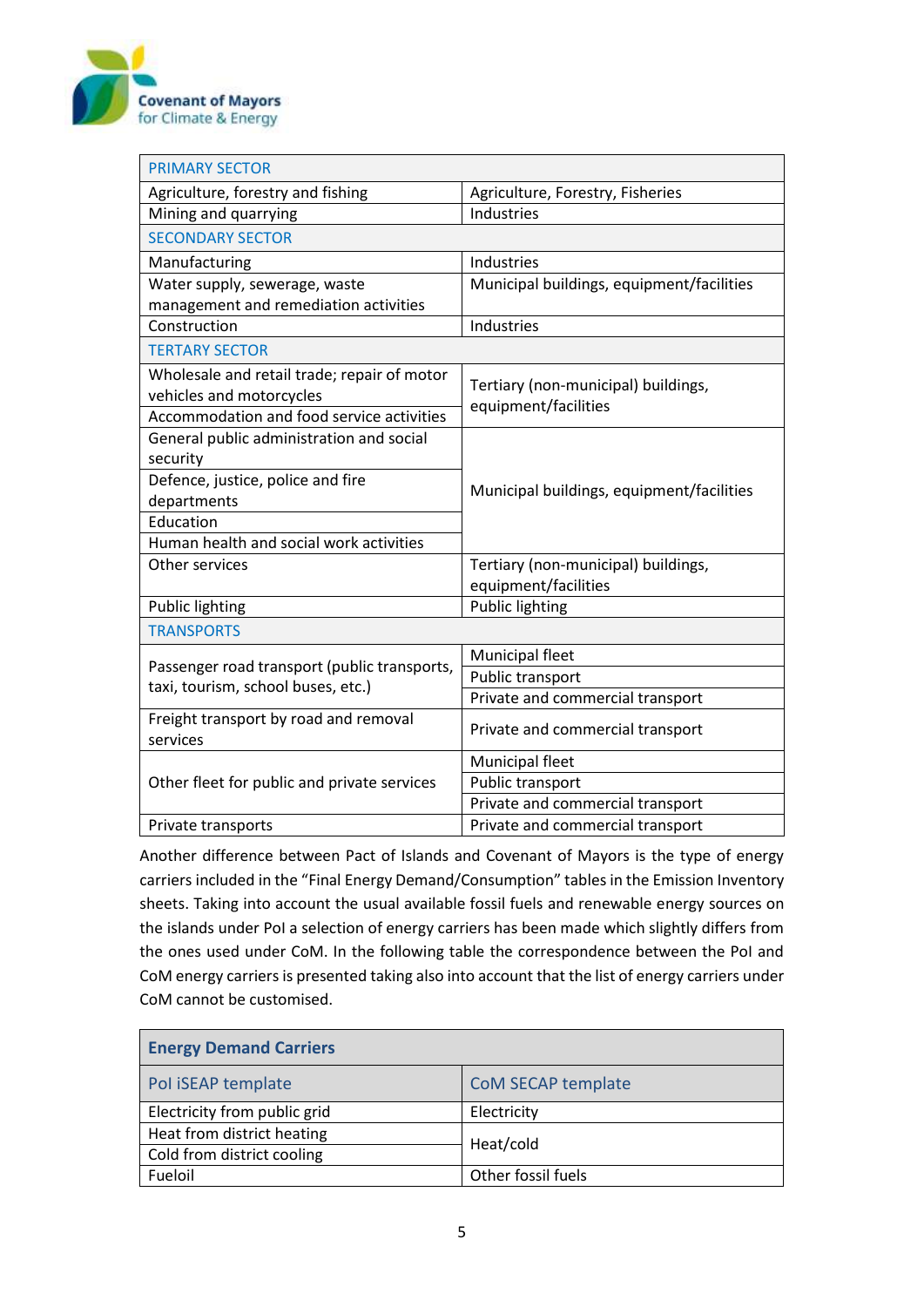

| Diesel         | <b>Diesel</b>            |
|----------------|--------------------------|
| Gasoline       | Gasoline                 |
| <b>LPG</b>     | Liquid gas               |
| Natural gas    | Natural gas              |
| Coal           | Coal                     |
| Hydro          | Plant oil                |
| Wind           | Other biomass            |
| Solar          | Solar thermal            |
| Geothermal     | Geothermal               |
| Ocean          | $\overline{\phantom{0}}$ |
| <b>Biomass</b> | <b>Biofuel</b>           |

### Matching Local Energy Production

In general, the values of electricity, heat and cold production under Secondary Energy Production and Energy Fluxes are transferred to the respective available subsectors of the "Local/distributed electricity production (Renewable energy only)", "Local/distributed electricity production" and "Local Heat/Cold Production" tables. The correspondence between subsectors and energy carriers are presented in the table below. When it comes to "Local generated electricity" from renewable energy carriers, in order to overcome the barrier posed by the fact that the SEAP template provides a smaller number of subsectors compared to the iSEAP, the converter inserts the values of the additional iSEAP subsectors under the subsector "Combined Heat and Power". Furthermore, it should be noted that the iSEAP template does not separate the non-renewable electricity production between thermal plants and CHPs. For this reason, the converter while executing the conversion requests some real time data from the user in order to split the produced non-renewable electricity between those plants. This will be further analysed in the Conversion Steps of the present guidelines.

| <b>Local Energy Production</b>                                           |                                                                                  |                                |                                      |
|--------------------------------------------------------------------------|----------------------------------------------------------------------------------|--------------------------------|--------------------------------------|
|                                                                          | <b>SUBSECTORS MATCHING</b>                                                       |                                |                                      |
| Pol iSEAP template                                                       | CoM SECAP template                                                               | <b>ENERGY CARRIER MATCHING</b> |                                      |
| <b>Secondary Energy</b><br><b>Production and</b><br><b>Energy Fluxes</b> | Local/distributed electricity<br>production<br><b>Local Heat/Cold Production</b> | <b>Pol carriers</b>            | <b>CoM</b> carriers                  |
|                                                                          | Thermal power plant<br><b>Combined Heat and Power</b>                            | Natural gas                    | Natural gas                          |
|                                                                          |                                                                                  | <b>LPG</b>                     | Liquid gas                           |
|                                                                          |                                                                                  | Fueloil                        | Heating oil                          |
|                                                                          |                                                                                  | Diesel                         | Lignite                              |
|                                                                          |                                                                                  | Coal                           | Coal                                 |
|                                                                          |                                                                                  | Gasoline                       |                                      |
| Electricity                                                              | Wind                                                                             | Wind                           |                                      |
|                                                                          | Hydroelectric                                                                    | Hydro                          | Renewable<br>electricity<br>produced |
|                                                                          | Photovoltaic                                                                     | Solar                          |                                      |
|                                                                          | Geothermal                                                                       | Geothermal                     |                                      |
|                                                                          | <b>Combined Heat and Power</b>                                                   | Ocean                          | Other renewable                      |
|                                                                          |                                                                                  | <b>Biomass</b>                 | Other biomass                        |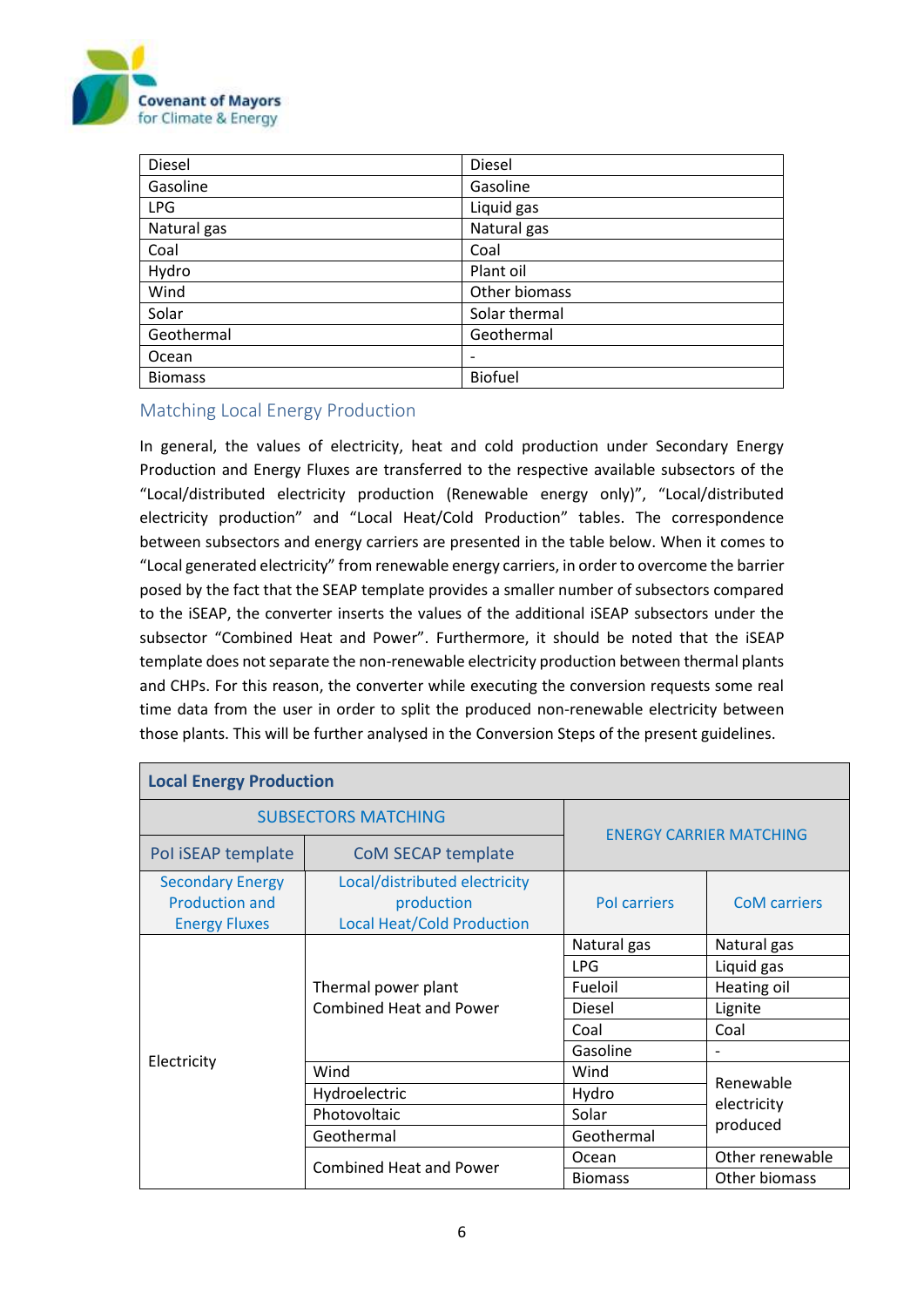

|      |                                | Urban waste    | Waste           |
|------|--------------------------------|----------------|-----------------|
|      |                                | Output from    | Other           |
|      |                                | Storage        |                 |
|      |                                | Natural gas    | Natural gas     |
|      |                                | <b>LPG</b>     | Liquid gas      |
|      |                                | Fueloil        | Heating oil     |
|      |                                | Diesel         | Lignite         |
|      | District heating plant         | Coal           | Coal            |
| Heat | <b>Combined Heat and Power</b> | Gasoline       |                 |
|      |                                | Geothermal     | Other           |
|      |                                | Ocean          | Other renewable |
|      |                                | <b>Biomass</b> | Other biomass   |
|      |                                | Urban waste    | Waste           |
|      | District cooling plant         | Natural gas    | Natural gas     |
|      |                                | <b>LPG</b>     | Liquid gas      |
|      |                                | Fueloil        | Heating oil     |
| Cold |                                | Diesel         | Lignite         |
|      |                                | Coal           | Coal            |
|      |                                | Gasoline       |                 |
|      |                                | Geothermal     | Other           |
|      |                                | Ocean          | Other renewable |
|      |                                | <b>Biomass</b> | Other biomass   |
|      |                                | Urban waste    | Waste           |

### Matching Fields of Action

While transferring data from the iSEAP to the SECAP template regarding planned sustainable energy actions each iSEAP field matches to a corresponding SECAP one. For those fields related to energy demand and local energy production the correspondence of subsectors already presented in the "Matching Energy Demand" and "Matching Local Energy Production" chapters applies for the respective fields of actions too except for the PoI "Agriculture, forestry and fishing" field of action which falls under the "Other" SECAP field of action and all the "Transports" iSEAP subsectors which fall under the general "Transports" SECAP sector.

For the additional fields of action (i.e. Land Use Planning, Public Procurement of Products and Services, Citizens and Stakeholders) the following correspondence applies during the conversion. In the case where fields of action appear in the iSEAP and not in the SECAP then the converter automatically inserts the missing sector in the SECAP template as a new line at the end of the respective table.

| <b>Fields of Action</b>           |                           |
|-----------------------------------|---------------------------|
| Pol iSEAP template                | <b>CoM SECAP template</b> |
| <b>PRIMARY SECTOR</b>             | <b>OTHER</b>              |
| Agriculture, forestry and fishing | Other                     |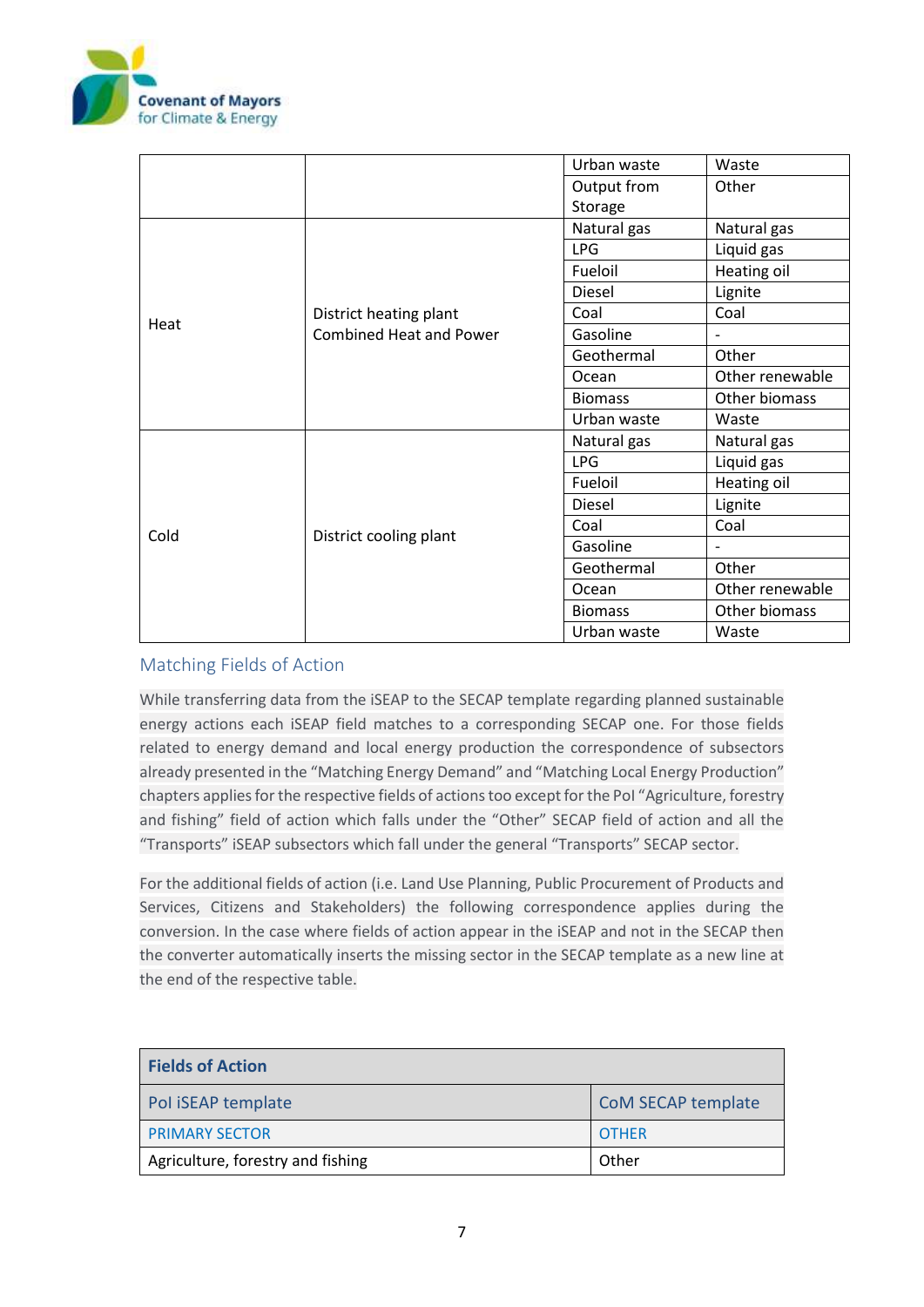

| <b>TRANSPORTS</b>                                           | <b>TRANSPORTS</b> |  |
|-------------------------------------------------------------|-------------------|--|
| Passenger road transport (public transports, taxi, tourism, |                   |  |
| school buses, etc.)                                         |                   |  |
| Freight transport by road and removal services              | Transports        |  |
| Other fleet for public and private services                 |                   |  |
| Private transports                                          |                   |  |
| <b>LAND USE PLANNING</b>                                    | <b>OTHER</b>      |  |
| Regional and local strategic planning                       | Other             |  |
| Transports and mobility planning                            |                   |  |
| Energy infrastructures planning                             |                   |  |
| Renewable energy land use planning                          |                   |  |
| PUBLIC PROCUREMENT OF PRODUCTS AND SERVICES                 | <b>OTHER</b>      |  |
| Energy efficiency requirements/standards                    | Other             |  |
| Renewable energy requirements/standards                     |                   |  |
| <b>CITIZENS AND STAKEHOLDERS</b>                            | <b>OTHER</b>      |  |
| <b>Advisory services</b>                                    |                   |  |
| Financial support and grants                                |                   |  |
| Awareness raising and networking                            | Other             |  |
| Training and education                                      |                   |  |
| Monitoring                                                  |                   |  |
| Legislation                                                 |                   |  |

# <span id="page-7-0"></span>Conversion Process

## <span id="page-7-1"></span>Conversion Requirements

The two main requirements are the following:

- The iSEAP template to be converted to SECAP template should be in English
- The iSEAP and SECAP template files should not have been modified in any way besides of the addition of extra lines regarding actions

### <span id="page-7-2"></span>Conversion Steps

The following steps should be followed to automatically to produce a CoM SECAP template from a PoI iSEAP template.

- 1. Open the "iSEAP form" file
- 2. Check that the language in tab "Start here" is set to English
- 3. Save and Close the file
- 4. Open the macro-enabled file "iSEAP to SECAP converter"
- 5. Press the RUN button located at the top of the "Home" spreadsheet